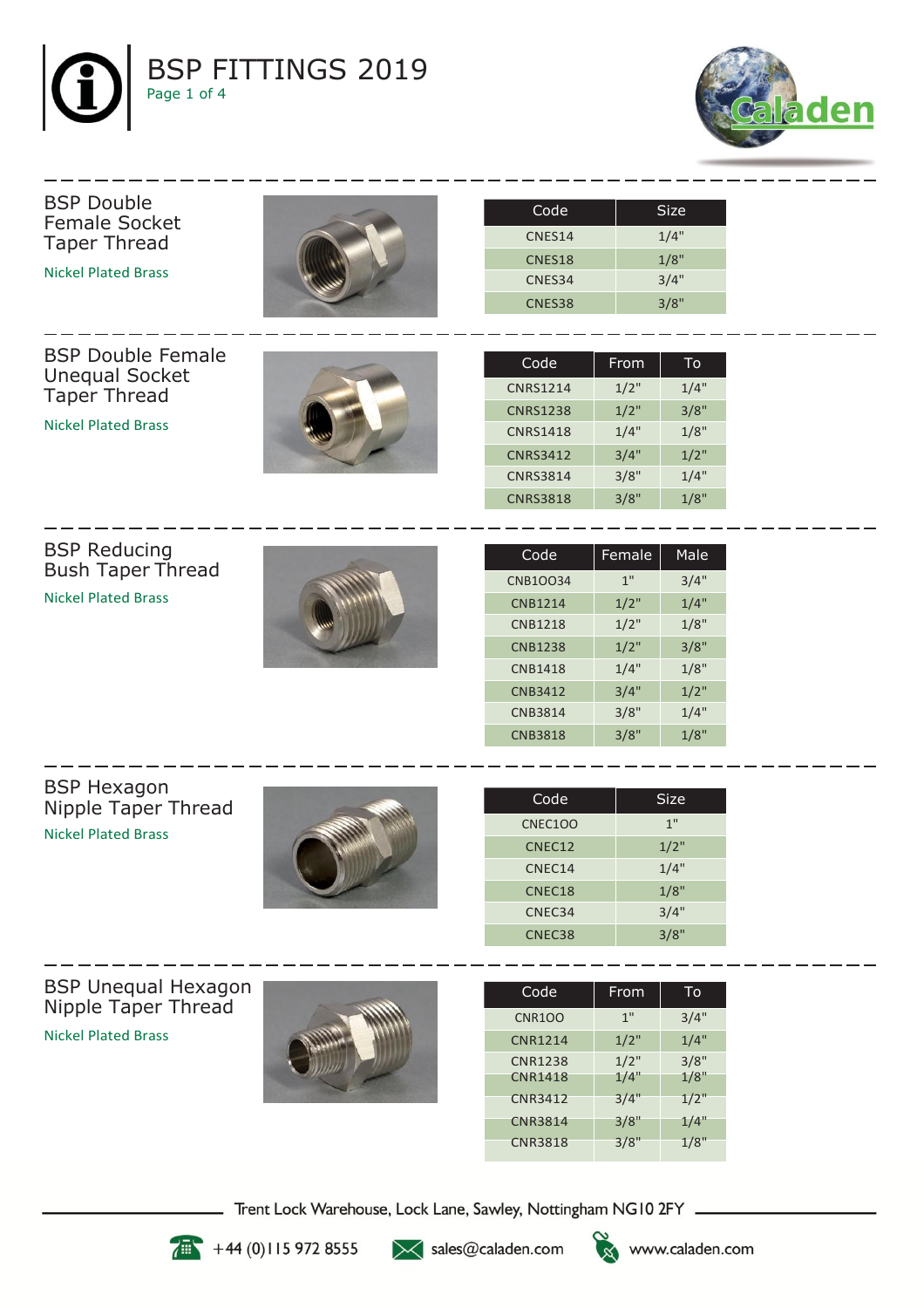



## BSP Male Plug Parallel Thread Nickel Plated Brass



| Code              | Size |
|-------------------|------|
| <b>CNP12</b>      | 1/2" |
| CNP <sub>14</sub> | 1/4" |
| CNP <sub>18</sub> | 1/8" |
| CNP <sub>34</sub> | 3/4" |
| <b>CNP38</b>      | 3/8" |

BSP Female Equal Elbow Taper Thread

Nickel Plated Brass

| Code    | Size |
|---------|------|
| CNEFF12 | 1/2" |
| CNEFF14 | 1/4" |
| CNEFF18 | 1/8" |
| CNEFF34 | 3/4" |
| CNEFF38 | 3/8" |

BSP Male/Female Elbow Taper Thread

Nickel Plated Brass



| Code    | 'Size |
|---------|-------|
| CNEMF12 | 1/2"  |
| CNEMF14 | 1/4"  |
| CNEMF18 | 1/8"  |
| CNEMF34 | 3/4"  |
| CNEMF38 | 3/8"  |

BSP Female Equal Tee Taper Thread

Nickel Plated Brass



| Code              | Size |
|-------------------|------|
| <b>CNT100</b>     | 1"   |
| <b>CNT12</b>      | 1/2" |
| <b>CNT14</b>      | 1/4" |
| <b>CNT18</b>      | 1/8" |
| CNT34             | 3/4" |
| CNT <sub>38</sub> | 3/8" |

BSP Female Equal 'Y' Taper Thread Nickel Plated Brass



| Code   | Size |
|--------|------|
| CNFY12 | 1/2" |
| CNFY14 | 1/4" |
| CNFY18 | 1/8" |
| CNFY38 | 3/8" |

Trent Lock Warehouse, Lock Lane, Sawley, Nottingham NG10 2FY \_



 $+44(0)1159728555$ 

>< sales@caladen.com

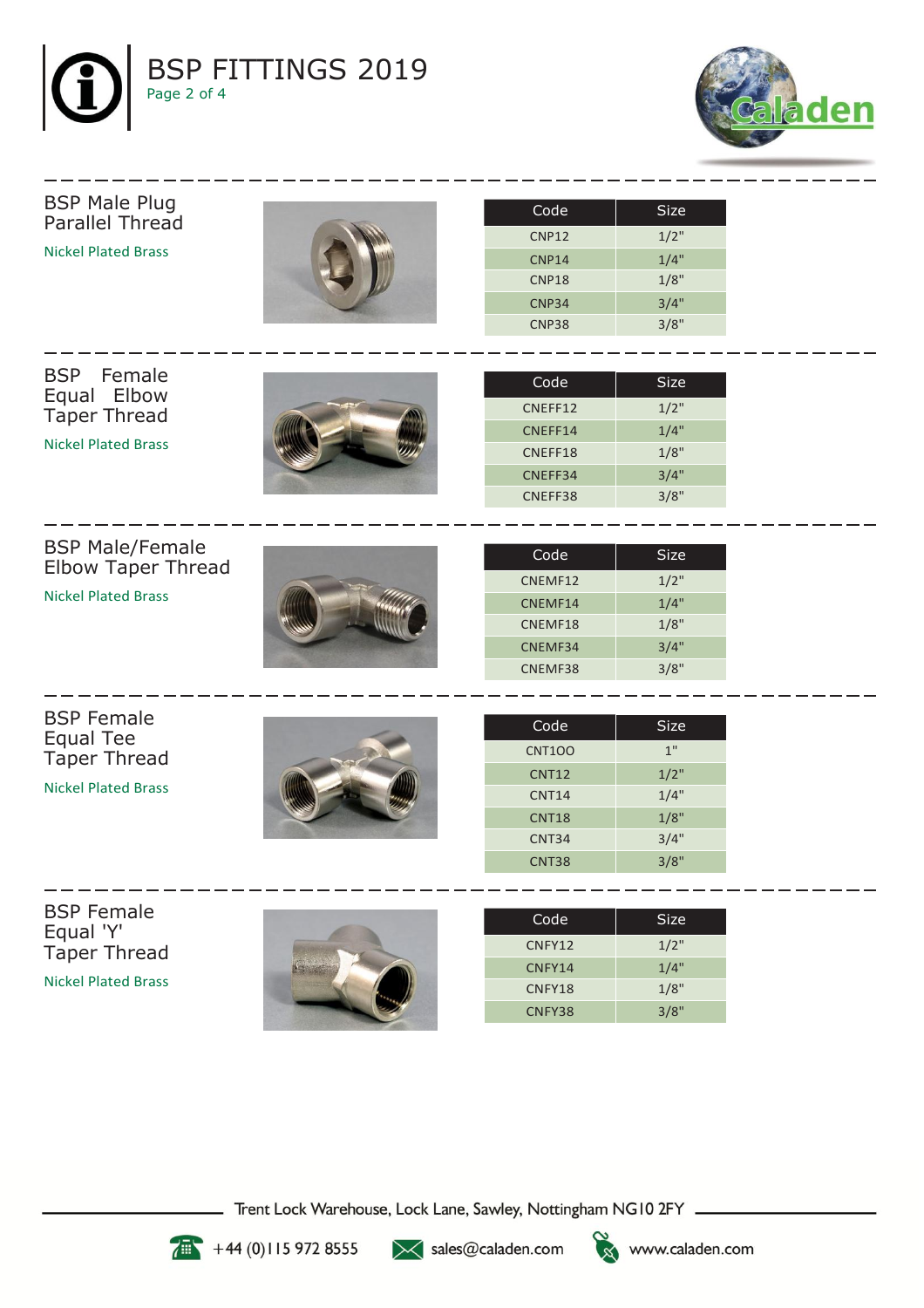



BSP Step Up Adaptor Taper Thread Nickel Plated Brass



| Code            | Female | Male      |
|-----------------|--------|-----------|
| <b>CNSU1214</b> | 1/2"   | 1/4"      |
| <b>CNSU1238</b> | 1/2"   | 3/8"      |
| CNSU14          | 1/4"   | 1/4"      |
| <b>CNSU1418</b> | 1/4"   | 1/8"      |
| CNSU18          | 1/8"   | 1/8"      |
| <b>CNSUMS</b>   | 1/8"   | <b>MS</b> |
| <b>CNSU3814</b> | 3/8"   | 1/4"      |

| <b>BSP Bulkhead</b>        |  |              |             |
|----------------------------|--|--------------|-------------|
| Connector                  |  | Code         | <b>Size</b> |
| <b>Taper Thread</b>        |  | <b>CNB12</b> | $1/2$ "     |
|                            |  | <b>CNB14</b> | 1/4"        |
| <b>Nickel Plated Brass</b> |  | <b>CNB18</b> | 1/8"        |
|                            |  | <b>CNB38</b> | 3/8"        |
|                            |  | <b>CNBMS</b> | <b>MS</b>   |
|                            |  |              |             |
| <b>BSP Locknut</b>         |  |              |             |
| <b>Taper Thread</b>        |  | Code         | <b>Size</b> |
|                            |  | <b>CNN12</b> | $1/2$ "     |
|                            |  |              |             |

Nickel Plated Brass



| Code              | Size |
|-------------------|------|
| CNN <sub>12</sub> | 1/2" |
| CNN <sub>14</sub> | 1/4" |
| CNN <sub>18</sub> | 1/8" |
| <b>CNN38</b>      | 3/8" |

BSP Female Swivel Hose Connector Taper Thread

Brass



| Code      | <b>BSPT End</b> | Hose End |
|-----------|-----------------|----------|
| CBFH14    | 1/4"            | 1/4"     |
| CBFH14S16 | 1/4"            | S/16"    |
| CBFH1438  | 1/4"            | 3/8"     |

Hose Repair Brass



| Code           | Size  |
|----------------|-------|
| <b>CBHH316</b> | 3/16" |
| CBHH14         | 1/4"  |
| CBHHS16        | S/16" |
| CBHH38         | 3/8"  |
| CBHH12         | 1/2"  |
| CBHHS8         | S/8"  |
| CBHH34         | 3/4"  |
| CBHH1OO        | 1"    |

Trent Lock Warehouse, Lock Lane, Sawley, Nottingham NG10 2FY \_\_



 $+44(0)1159728555$ 

></a>sales@caladen.com